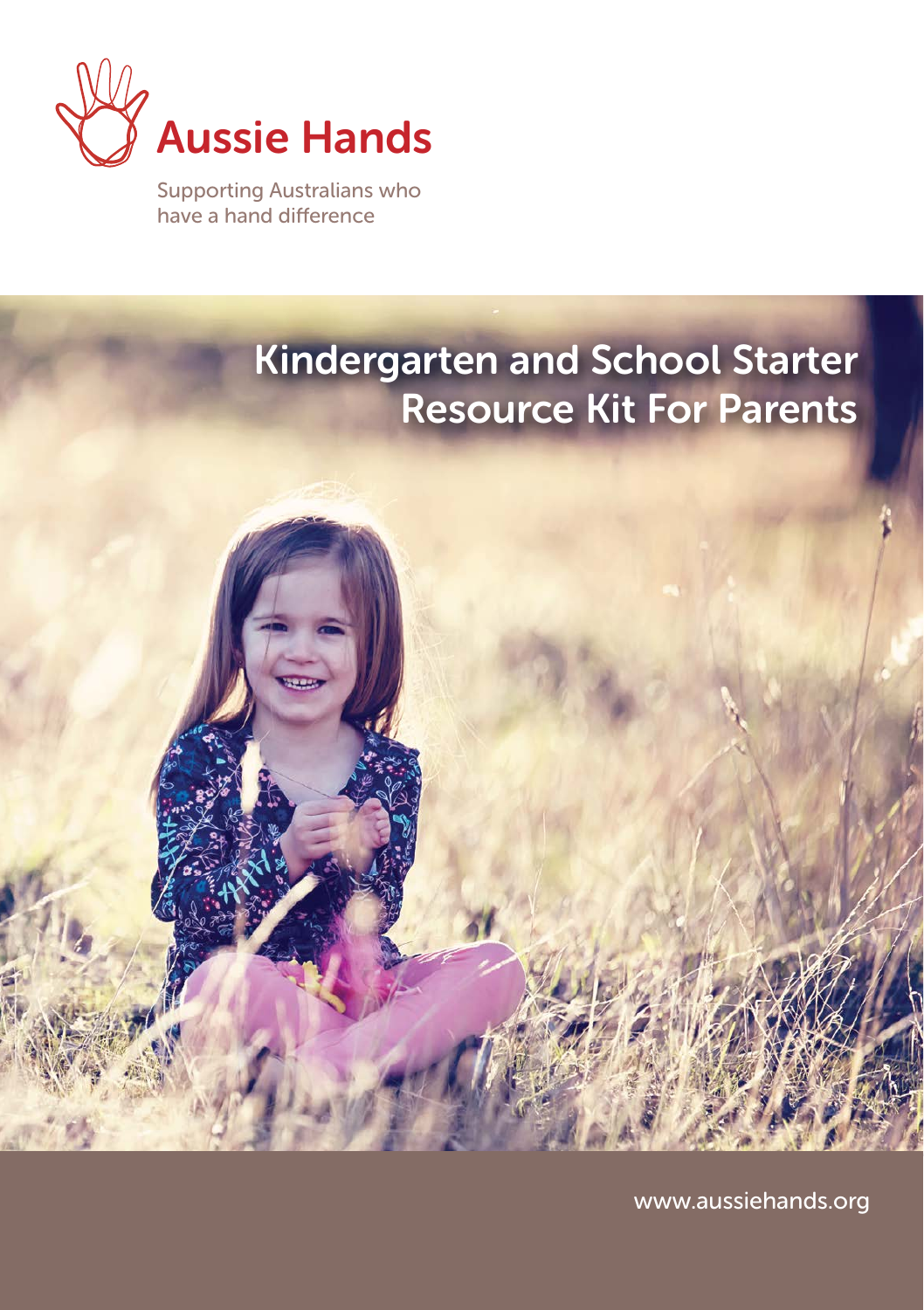Starting kindergarten and school is a significant milestone in the life of a child. For children with hand differences and their parents, it can be a time full of questions and uncertainty.

This kit aims to make the transition to kindergarten or school a little easier. It includes some of the most frequently asked questions and practical advice from parents who have been there.

We encourage you to reflect on the information provided and to make a decision based on what best suits you and your child.

# How do I approach the relationship with my child's teacher and kindergarten/school?

A good relationship starts with open communication. The class teacher is key to a child's successful transition to kindergarten and school. From the outset foster a good relationship with the teacher and maintain it by staying in touch and being available for advice if needed.

Encourage the teacher to come to you throughout the year if they have any issues or concerns.

"Making yourself available and involved in what your child is doing at school and keeping communication open by "checking in" every now and then is a good thing."

# Should I talk to the teacher about my child's hand difference before the start of the kindergarten/school year?

Yes. It's a good idea to contact your child's teacher before the kindergarten/school year starts. Talk to them about your child's hand difference and raise anything you think the teacher should be aware of.

"I found it was good to have a brief conversation early about the hand difference. It made me feel more at ease that the staff were looking out for her. The teaching staff have been interested to learn about hand differences – no teachers I have come across yet had seen it before."

– An Aussie Hands parent



– An Aussie Hands parent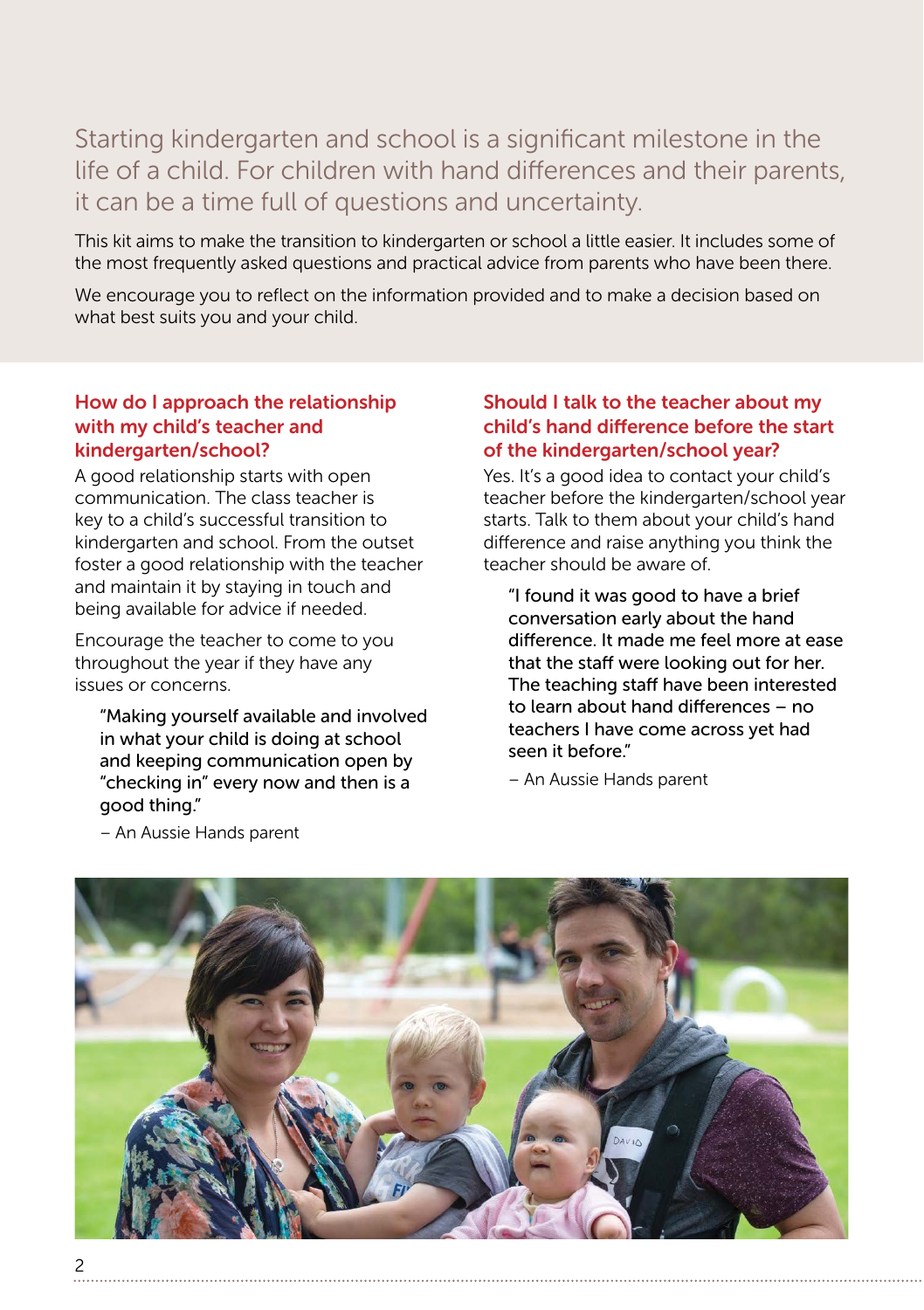# What types of things should I mention to the teacher to ensure the best support for my child?

Let the teacher know that your child is capable and able to do all the things that other children do. Your child might do some tasks differently, but they can master them all the same. Advise the teacher to encourage your child to do things independently, which will support the development of their skills. Suggest the child be the guide and they only step in to help if other options have failed.

Inform the teacher about any tasks you feel your child may need support with, for example, tying up shoelaces. Go over any aids or gadgets they have and how and when they are used.

"We went through amenities (toilet, water fountain), left-handed scissors and other equipment in the classroom.... I also discussed things she needed help with (putting on jumper) and requested special approval from the principal that she can wear Velcro shoes (not shoelace ones like everyone else has to)".

– An Aussie Hands parent

You can also talk to the teacher about what words you and your child feel most comfortable using to describe their hand difference. For example, "hand difference" or "little hand". Explain to the teacher if there is a specific term that your child uses.

"My daughter said two kids asked what happened to her hand and she said "I was born like this, I didn't grow my fingers properly when I was in my mummy's tummy" and the kids just said "oh, ok" and they played together."

– An Aussie Hands parent

#### What can I do to prepare my child before they begin kindergarten/school?

Children are naturally curious. They want to know "why"? They will ask your child why they have a different hand. It is a good idea to ensure your child has a response which they feel comfortable using. This might be something along the lines of "I have a big and a little hand, this was the way I came out of mummy's tummy".

"Other children often ask my daughter about her limb difference at school. She practiced explaining it to kids before she started so she would be used to that."

– An Aussie Hands parent

On a more practical level, think about what activities that your child will be required to do at kindergarten and school and support them to practice before commencing. For example, many parents have got their child to practice cutting paper with scissors and taking their shoes on and off.

# Should I introduce the topic of hand difference to my child's class?

It's a personal decision and one to be made after thinking about what would be best for your child.

Most parents find addressing the issue of difference to be positive because it allows the discussion to be guided by an adult, rather than peers in the playground.

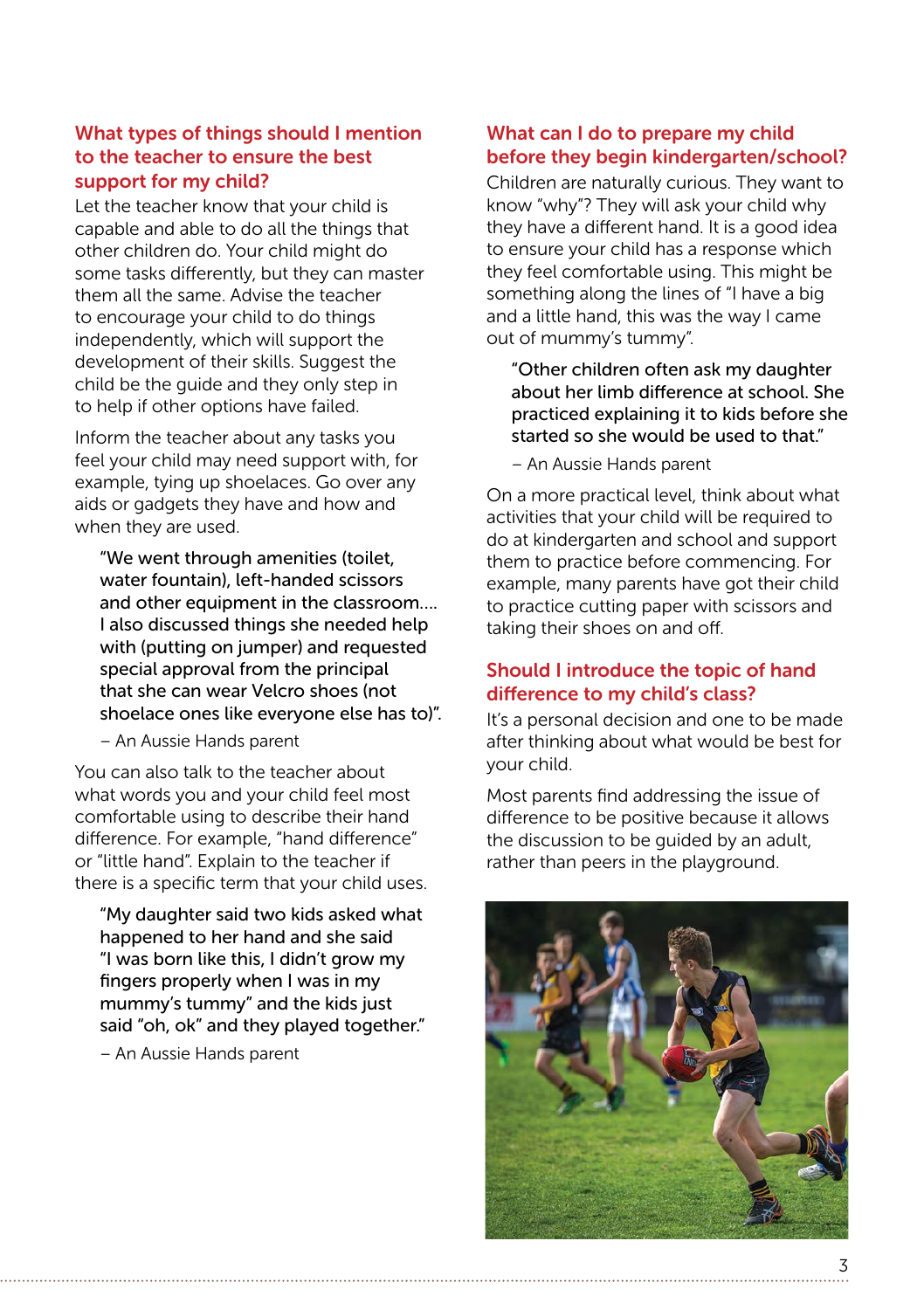#### How else can the topic of hand difference can be introduced to my child's class?

Some approaches are specific to hand difference and others more generally address the topic of difference.

Hand difference specific methods include getting an adult to talk to the class about hand difference. This could be a parent, the teacher or an adult living with a hand difference. (Contact Aussie Hands to see if a member could do this).

Your child could also talk to the class if they want to. This approach would suit a child who is confident and doesn't mind being the centre of attention and being bombarded with questions.

Various resources to be included in talks can be found in the Aussie Hands website (reference 1). You could also show You-Tube videos, read books and talk about inspirational people such as Aussie Hands Patron Kate Doughty.

Focussing more generally on diversity and difference puts hand difference on the agenda in a non-confrontational way. It would suit self-conscious children and those who don't like the spotlight.

One way to do this is to get the class to discuss the topic of "what makes us different"? This could involve one child saying he is Italian or has red hair. The main conversation that the parent or teacher should emphasise is that we are all different and this is ok. Different is normal.

"The teacher asked the class about what makes you different and special? Mike was unaware of this activity and to my amazement his response was, MY HAND!! This made me smile and tear up all at the same time."

– An Aussie Hands parent

#### How do I make a storybook to introduce my child to their peers?

You can create a storybook of your child's life to read and show to the class by either yourself or the teacher. This can be a good approach if your child has had (or is soon to have) toe to hand surgery, as you can explain the process with photos and words. A storybook is particularly useful for younger children who are commencing kindergarten.

Things to include are pictures and words about when your child was born, what active things they like doing, the interests they have as well as pictures of your family. Make sure the book focuses on more than just your child's hand difference.

"I spoke to the teacher and asked if I could chat to the kindy class one day about Ann's hand. I did up some photos to show them what she looked like when she was born and after her operation. I included photos of kids in wheelchairs and other differences. It highlighted there are different kinds of people and that we need to be kind to one another."

– An Aussie Hands parent

If you don't want to make your own, a good storybook example is on the website Born Just Right. It's about a girl named Jordon. Her mum said she wrote the book to share with Jordan's class and the other Kindergarten classes. You can find a copy on the Born Just Right website (reference 2).

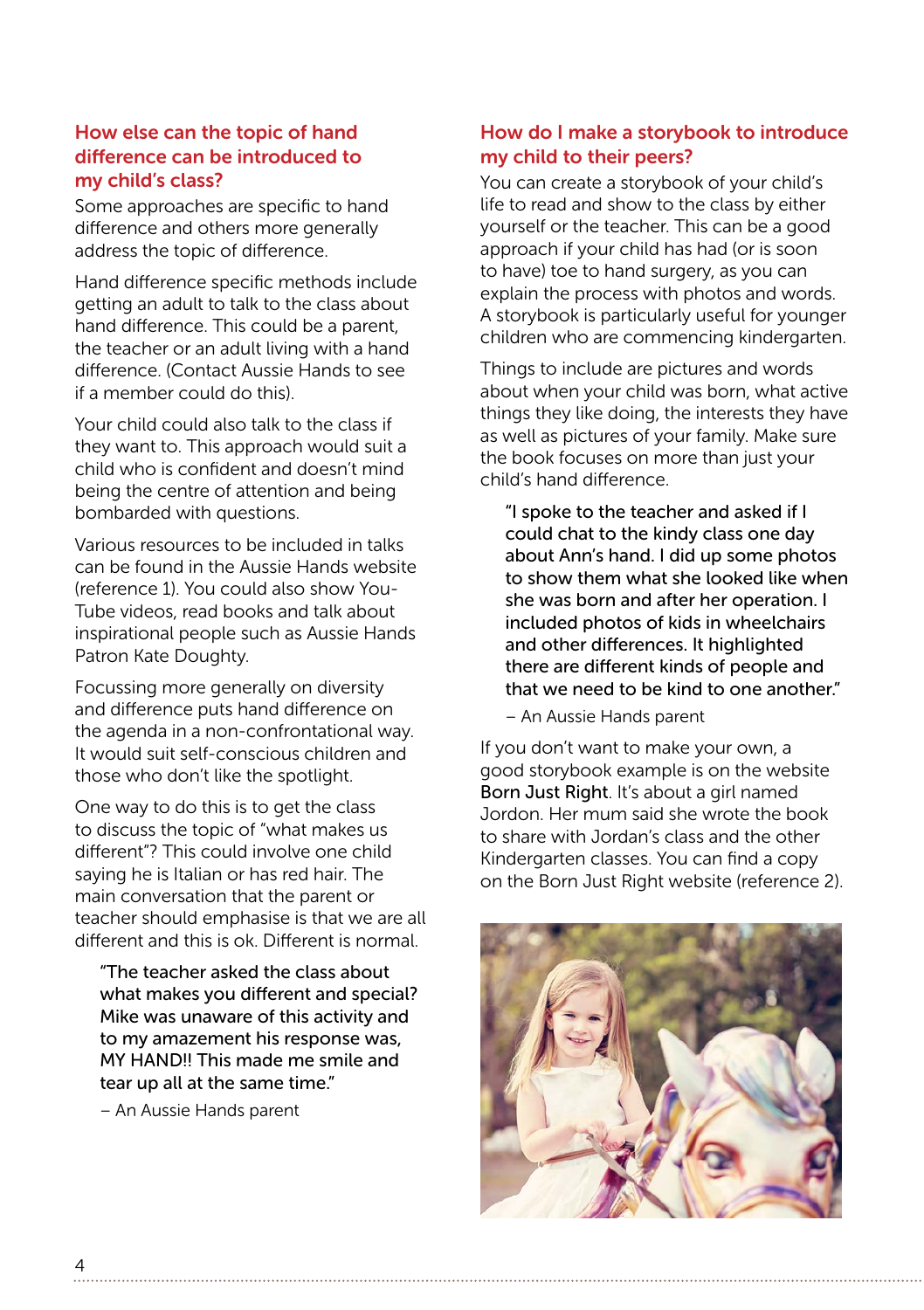# How about writing a letter of introduction, to be given to my child's peers and parents?

Writing a letter to introduce your child to their peers and their parents is recommended by many Aussie Hands families. Benefits include informing the parents so they can talk to their child about the topic of hand difference.

Ask that the letter be given to each family to take home. As with the storybook, make the letter about more than just hand difference. Include a range of information about your child, what they like to do, what they are good at and some photos.

Here is the letter written by Aussie Hands Mum Toni for her child Jessica before she started school:

Hi, my name is Jessica and I am excited about starting prep next year.

I am writing this letter so you will know about my little hand before you meet me. I was born without any thumb or fingers on my left hand. Nobody knows why, it just happened and occurs in about 1 in 100,000 births. When I was two years old, the surgeons at the Royal Children's Hospital then transplanted the second toe from each foot onto my hand so that I now have a thumb and little finger so I have a pincer grip. They are called "Tingers", short for toe – fingers. They may look really different, but they are pretty awesome as I can now hold things like pens, lids and food. This means that I can do everything that a 4yr old does, however, sometimes I may do it differently, or it may take me a little longer to figure out the best way to do it.

My hand looks a little different, and it is just like anything else that makes you unique such as having glasses or freckles. I do not mind people asking me questions about them so please ask if you like. I love biking, scooting, playing the playground (particularly climbing and sliding down the fireman's pole), drawing, reading and playing with my older sister Rebecca who will start Grade 1 next year too. I look forward to meeting you in the New Year an<sup>d</sup> playing with you in the playground!

**Tessica** 

Other ideas for introduction letters can be found on online. On the website Born Just Right there is a letter by Jordan's Mum which offers a different approach. Rather than talk about the child and what they like to do, it focuses on advising parents how to respond to their child's questions. (reference 3).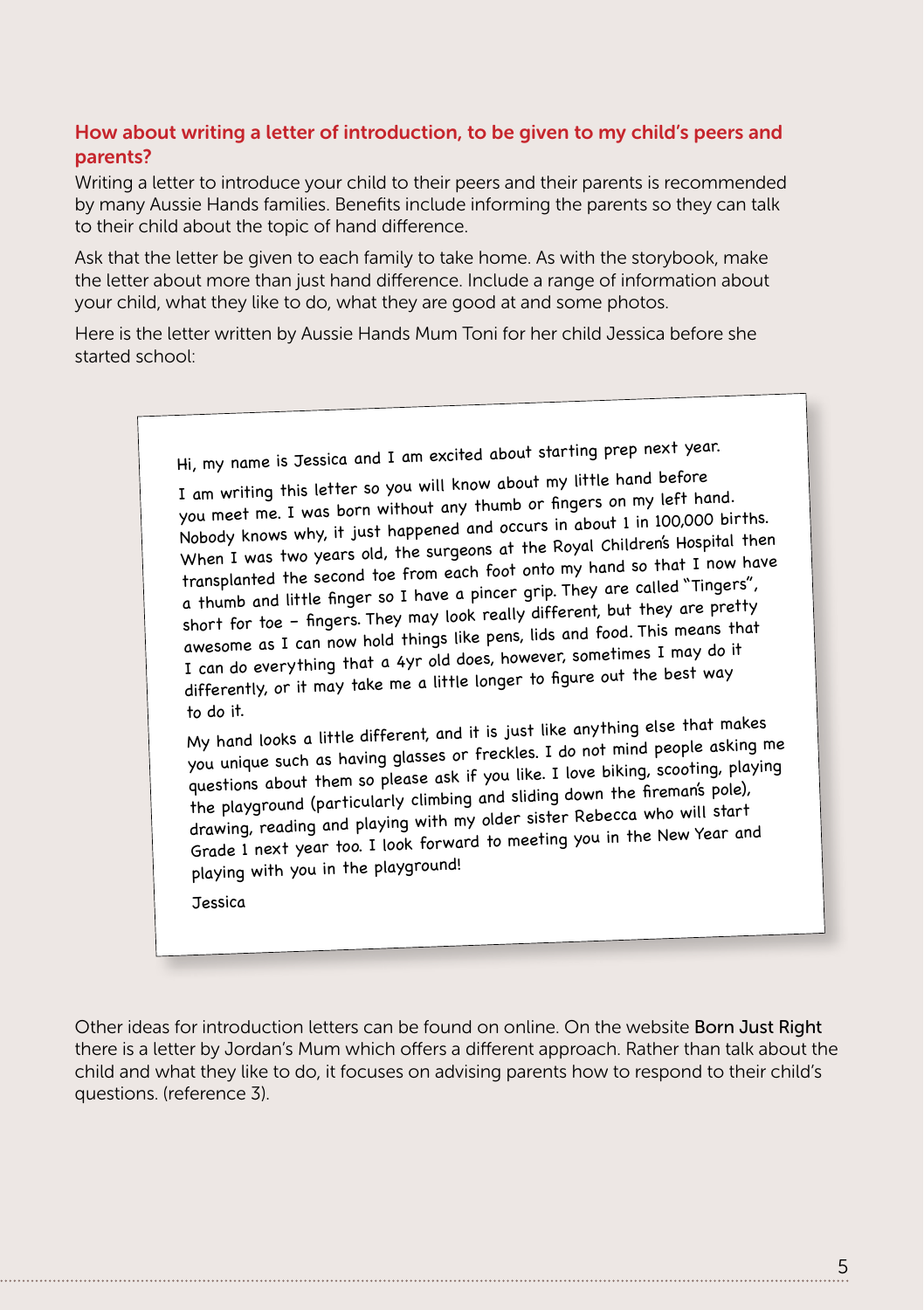# Are children's books about difference a good way to introduce the topic of hand difference to the class?

Reading books to the class can provide a great way to engage children about difference. Some books specially focus on hand difference, while others on difference more generally.

These books can also be an excellent way to prepare your child for kinder and school. Many parents have said reading the books at home was very supportive for their child. This includes situations where they have found the questions of other children difficult to manage. The books have supported them to not feel so alone in their experience.

# Which books are best?

Here are some books that address hand difference:

Some books are difficult to find in Australia, or to buy online. We recommend that you check out what books might be on offer from your local library or from Amazon and eBay. If you are struggling to find them, contact Aussie Hands for help.



Little Miss Jessica Goes to School, by Australian author Jessica Smith. Born without a left hand, Jessica's story reinforces to

kids that being different is okay. The book can be purchased directly from Jessica's website (reference 4).



Different is Awesome by Ryan Haack. An American, Ryan was born without his left forearm. He has a great

website from which the book can be purchased (reference 5).

Here are some books that address difference in a more general way:

It's okay to be different by Todd Parr (2009). The book teaches about diversity and tolerance. The storylines include a kangaroo with



a dog in her pouch. The storylines can be the starting point to ask children if they know anyone like the characters in the book or if they see a character resembling themselves.

#### Oliver's High Five by

Beverley Brown (1998). This is a story about an octopus with five legs who goes in search of work about the sea. Read about Oliver's



adventures above the sea, and how, through his determination and positive attitude, he corrects the misconceptions other people have about physical challenges.

#### Are there any cartoons or films the class can watch which talk about difference?

Yes, for example Maya and Miguel – when Maya met Andy. This is a lovely cartoon about a new boy Andy who moves into the neighbourhood. Maya doesn't know if he will be able to do sport activities and so tries to help by getting the gang to do everything but sport together. But as it turns out Andy can do all the things that the others in the gang can too! (reference 6).

And there is the movie Finding Nemo (2013) about the adventures of a fish who happens to have one fin shorter than the other. If you've seen Finding Nemo then you know all about Nemo's "lucky fin" and how being made a little differently doesn't stop him from accomplishing anything he sets out to do.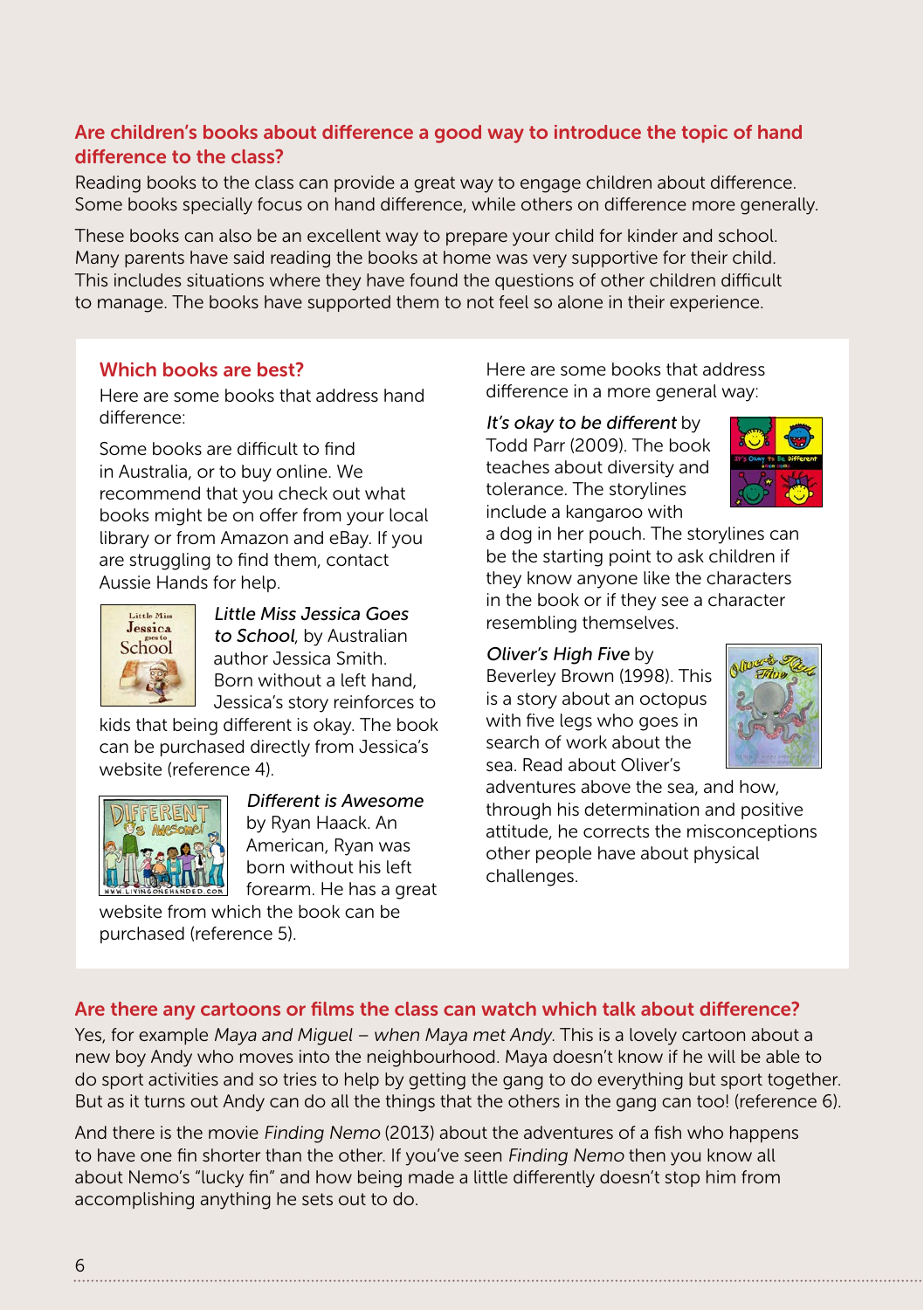# Will my child's hand difference make them a target of bullies?

Bullying is an issue that many children face, including those both with and without a hand difference. But understandably, parents of children with a hand difference are concerned that this will make their child a target of bullies.

# How can I tell if my child is being bullied?

Keep an eye out for the signs. Children can often feel embarrassed or too self-conscious to disclose being bullied, so parents are advised to watch out for key signs. These include a reluctance to go to school and complaints of physical ailments including stomach ache and headaches. There is lots of good information about the types of bullying and how to spot the warning signs in children online (references 7, 8 and 9).

# What can I do if my child is being bullied?

Bullying can be devastating for children's confidence and self-esteem. They need lots of love and support, both at home and wherever the bullying is happening. They also need to know that you will take action to prevent any further bullying.

Here are some suggestions:

# Talk to your child

Just talking about the bullying can be a huge stress reliever for your child, and importantly, talking also sends the message to them that you are there for them. Admittedly listening to what is hurting or upsetting your child can be difficult as a parent. Giving them the time and space to express their feelings is important. Listen to your child's feelings with a non-judgemental or critical ear, and make sure that your child understands that they are not to blame.

# Discuss with your child about how they can respond to bullying

Practice with your child how they could respond to the hurtful comments or actions. Consider different scenarios, which include role plays. Encourage responses which do not inflame the situation but rather deflect the intensity.

Some parents find that having some fun can help your child to relieve the tension and give your child a feeling of regaining control. Humour can be used as a way for your child to be more assertive. For example responding to a bully with "you have been watching far too much TV!"

# Build your child's confidence and self-esteem

A good way to do this is to encourage your child to pursue interests in a different environment from where the bullying is taking place, such as a sports club or community group. Help them to find places where they feel accepted and liked. Support them find activities that they can develop proficiency and enjoyment in.

# Discuss the bullying with your child's school

Let your child know that the school is there to help and support them. Ask the school about their bullying policy and how they plan to manage the situation with your child. Keep in touch with the school and ensure that they follow through.

"…There has been some form of name calling which has really upset Tegan but I have always spoken to the teachers about what is going on for her and they have been brilliant at following up with the kids involved. I find if it is spoken about quickly it doesn't progress further….Take comfort that they will look after your child. If you feel this is lacking speak up loudly."

– An Aussie Hands parent